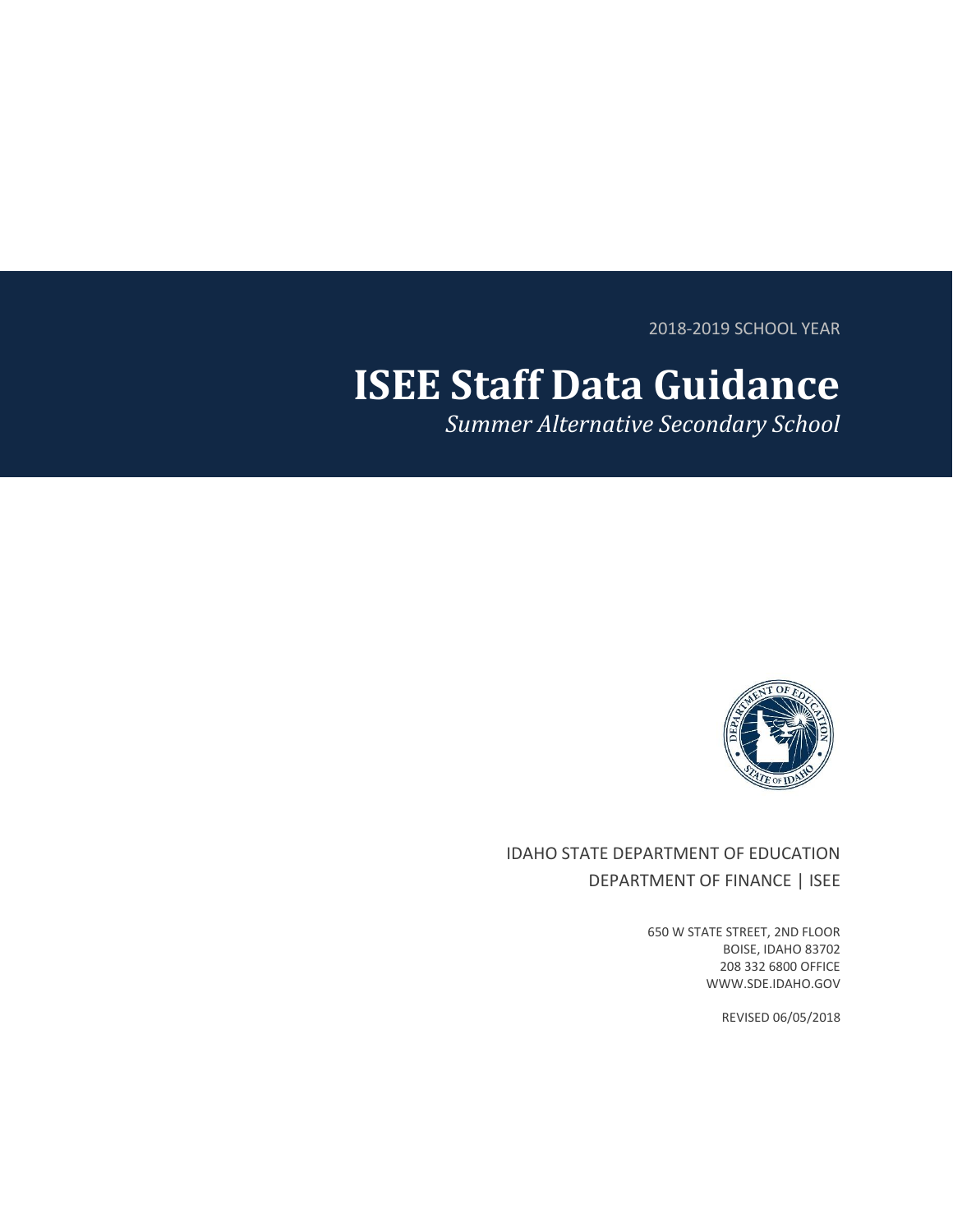## **TABLE OF CONTENTS**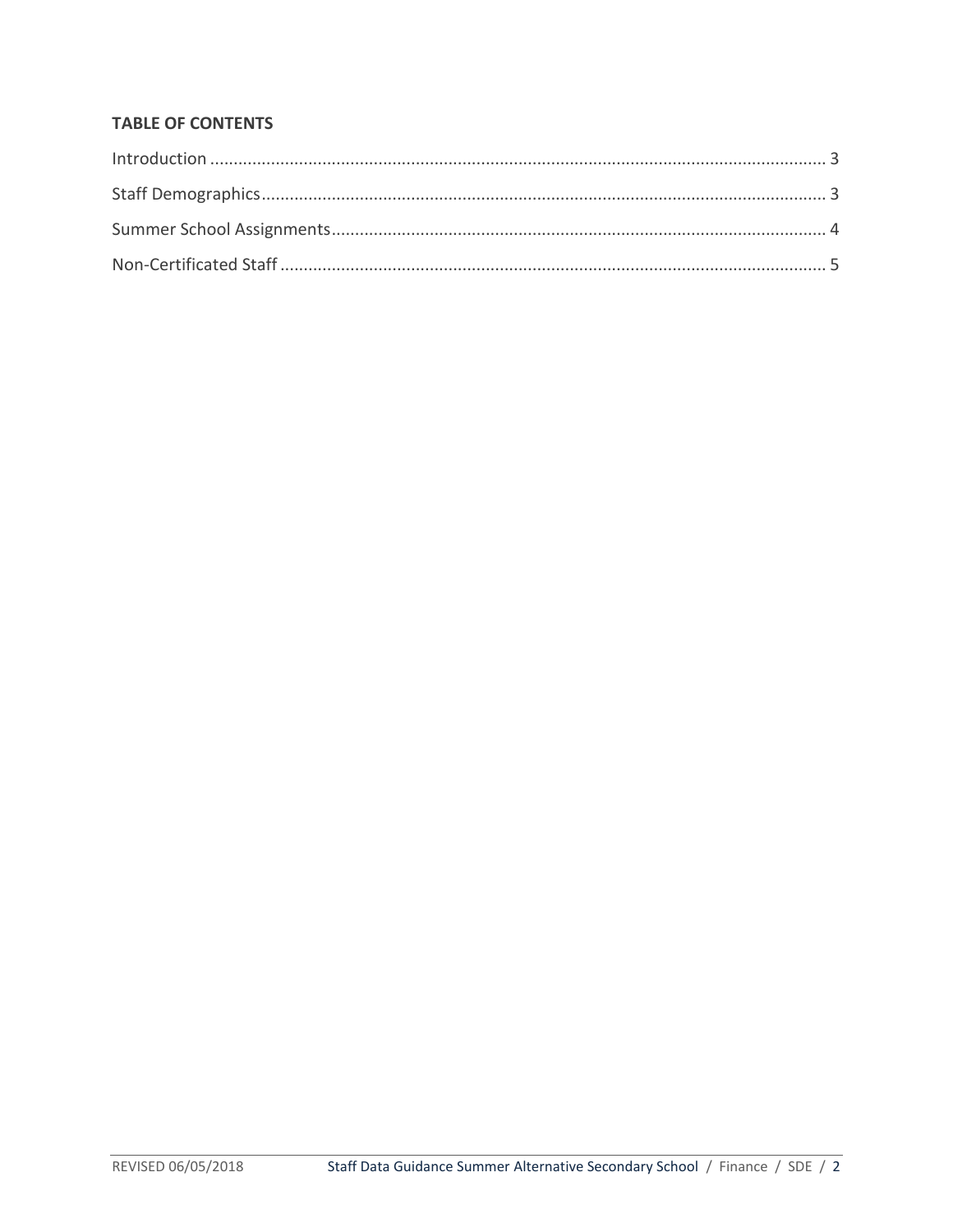# <span id="page-2-0"></span>**INTRODUCTION**

While Alternative Secondary Summer School may begin prior to July 1, 2018, summer school is funded in the 2018-2019 fiscal year. Data submitted for summer school are used in calculating state funding for the FY2019 school year and must be submitted in a one-time Summer Alternative upload. Data submitted prior to August 2018 will not be properly funded.

#### *Report the complete summer files in ISEE and use "ISEE Summer Alternative 2018 v8". This submission opens on August 3, 2018 and closes on September 7, 2018.*

**Only approved Summer Alternative Secondary Schools and Programs need to be reported.** Alternative Secondary Summer School certificated staff shall hold the proper credentials or State funds will be withheld. A summer alternative certificated employee must be the teacher of record for student alternative summer enrollment and attendance.

#### **Important Data Elements and Option Codes for Summer School Funding**

Summer Alternative Secondary School certificated personnel must be reported as a separate contract.

# <span id="page-2-1"></span>**STAFF DEMOGRAPHICS**

**Contract Type** (contractType)**:** Use option code **AS (Approved Alternate Summer School)** to designate alternative summer school.

**\*Contract Base Salary** (e.g. \$3,000 = 3000) Round to the nearest dollar.

- Enter the employee's salary for the summer alternative secondary school contract. The figure should not include any amount for extra pay such as coaching or driver education.
- If the employee is paid on an hourly basis, calculate the base salary by multiplying the total number of hours worked by the employee's hourly rate of pay. **Required field - do not leave blank.**

**\*Contract FTE:** Summer FTE equals the total number of hours contracted divided by 900 hours for certificated staff.

**\*Contract Days:** Enter the number of days the employee is employed for the summer alternative program.

#### *\*Required fields - do not leave blank.*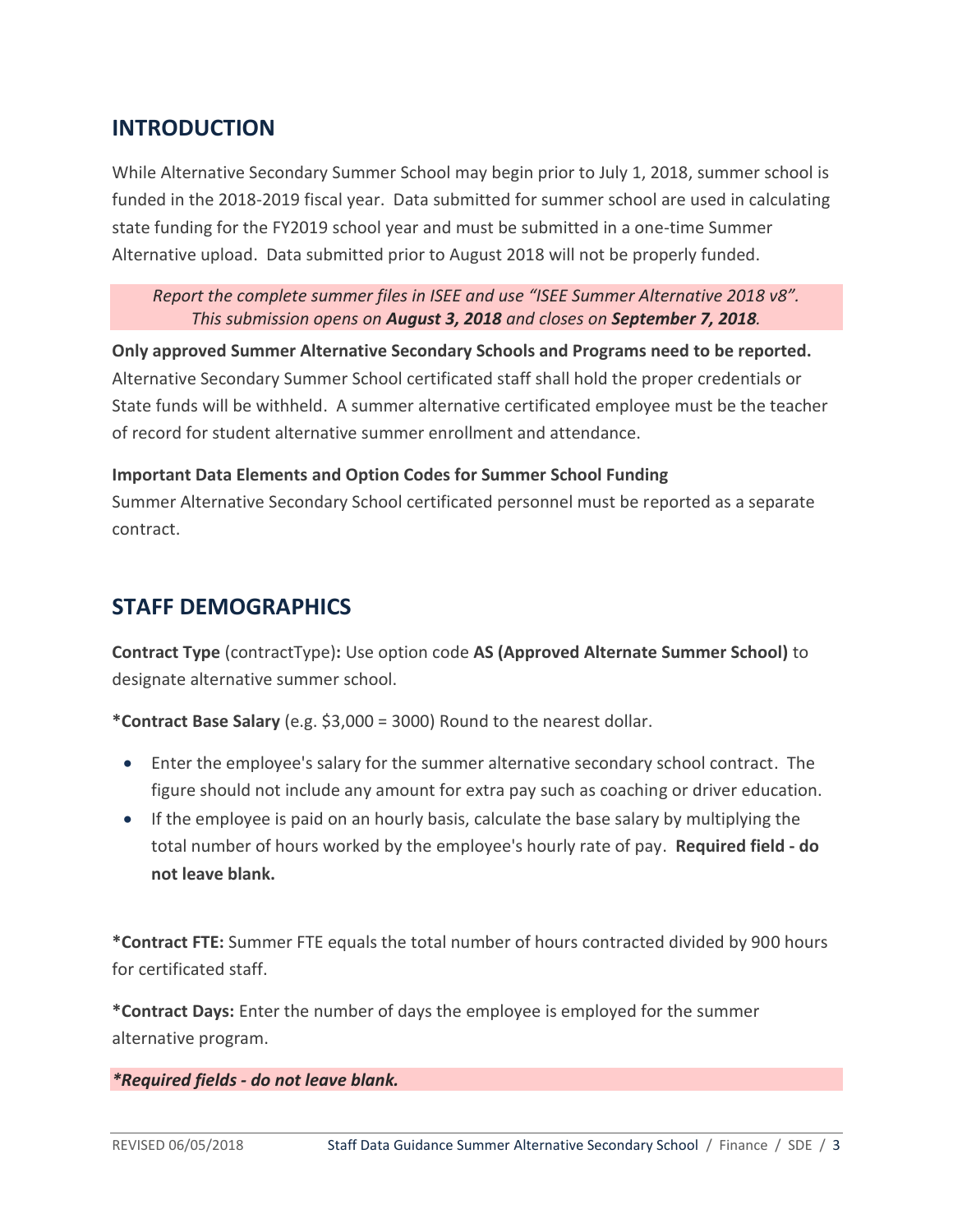**\*Contract Hours**: Enter the total number of hours the certificated employee works in the summer alternative program. Maximum number of hours is 900 per year for an alternative school. Each summer school session is 225 hours.

*\*Required field - do not leave blank.*

*Example: If an employee is teaching 2.88 hours per day, five days a week for five weeks you would enter 72 hours in the "Total Hours" box. ((2.88 hours x 5 days per week x 5 weeks) / 900 hours = .08 FTE)*

# <span id="page-3-0"></span>**SUMMER SCHOOL ASSIGNMENTS**

**School ID** (schoolId): Enter the **approved alternative summer school number** in which the assignment takes place. Other school IDs will not be recognized for funding purposes.

**Contract Number** (contractNo): The number of the contract associated with this assignment contract **1, 2 or 3**.

**Assignment Code** (assignment): Enter the ISEE Assignment Code that best describes the particular teaching, support, and/or administrative position.

*Note: Refer to 2018-2019 Assignment Credential Manual.*

*Important: Funding shall be withheld if staff do not hold the proper credentials or endorsements.*

**Assignment FTE**: Summer school FTE equals total hours taught divided by 900 hours.

*Note: the sum of the assignment FTE(s) must equal contractFTE1, contractFTE2, or contractFTE3.*

*Example: Ms. Smith holds a contract to teach 72 hours during summer school. The alternative summer school contractFTE1 is .08 FTE (72 hours/900 hours). Mrs. Smith teaches two classes. Each assignment FTE is .04 FTE (36 hours/900 hours). The sum of the two assignment FTEs equals the contractFTE1 of .08.*